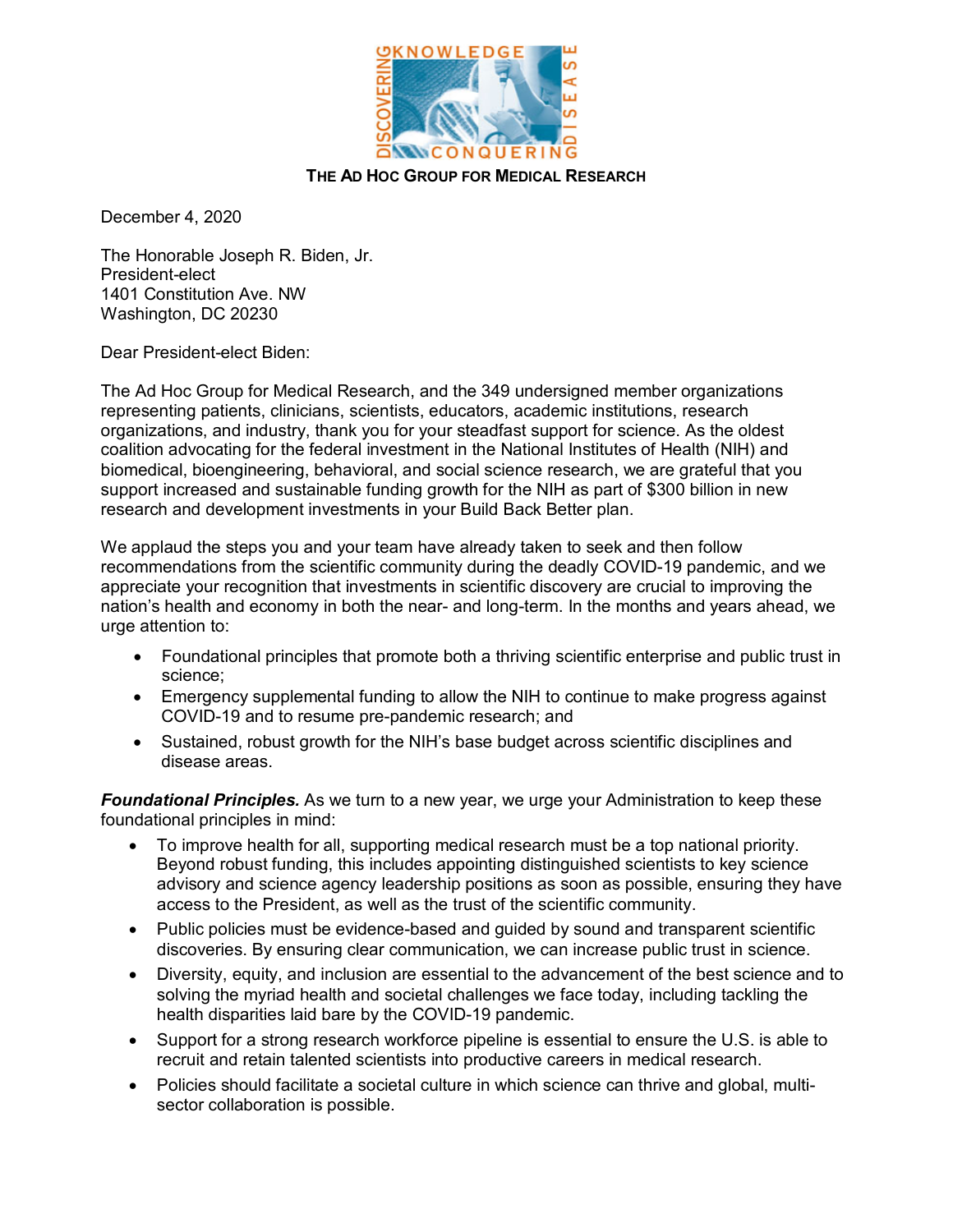*Emergency Supplemental Funding.* As you know, the NIH plays an instrumental role in funding basic, translational, and clinical research in labs nationwide and facilitating the translation of this knowledge into applications for human health. For example, NIH-funded research has been critical to confronting the COVID-19 pandemic, among the most pressing public health crises of our time. Since the beginning of the pandemic, many NIH-funded researchers have focused on developing diagnostics, treatments, and vaccines for COVID-19. The incredible pace of scientific advancements over the past eleven months – from the rapid sequencing of the viral genome, to the development of new assays to test for infection, to preclinical and clinical testing of potential vaccine candidates and treatments ̶ has been possible because of decades of NIH-funded basic research. As the world's largest funder of biomedical research, the NIH has invested billions of dollars in developing the technologies, collaborative research networks, and a workforce that enabled this accelerated pace of biomedical innovation in the face of the COVID-19 emergency. As the fight against COVID-19 continues apace, we urge continued supplemental investments in the NIH to sustain this work and to ensure that efforts to combat the pandemic do not displace other essential avenues of discovery.

**Strong Commitment Across Disciplines and Disease Areas.** Robust, sustained, and predictable funding growth for the NIH base budget is also essential to ensuring that the U.S. is able to meet the scientific challenges beyond the COVID-19 pandemic and that our nation's research institutions are able to rebuild in the face of devastating impacts to the biomedical research workforce. Continued investment in the broad array of biomedical research will be critical to furthering advances against the myriad diseases and conditions facing humankind, ranging from cancer to heart disease to stroke to diabetes to Alzheimer's disease. A robust investment in medical research as a part of support for the broader public health continuum is crucial to improving the health of all.

Historically, and especially over the last five years, Democrats and Republicans have joined forces to prioritize funding the NIH, helping the agency regain some of the ground that it lost after years of effectively flat budgets. This most welcome renewed investment in the NIH has accelerated discovery toward promising therapies and diagnostics, reenergized existing and aspiring scientists nationwide, restored hope for patients and their families, and facilitated critical basic and applied research aimed at ending the COVID-19 pandemic and other threats. Support for the NIH also yields important benefits for local economies. In fiscal year (FY) 2019, NIH-funded research supported more than 476,000 jobs across the U.S. and generated more than \$81 billion in new economic activity.

To further realize the potential of medical research, our nation must continue this forward momentum with sustained, robust budget growth. As you consider your administration's budget priorities for FY 2022 and beyond, the Ad Hoc Group recommends an ongoing commitment to meaningful growth above the cost of biomedical research inflation for the NIH. The stability associated with a budget trajectory that not only keeps pace with inflation but also allows investment in new research is essential to ensure we continue to push the boundaries of discovery toward meaningful outcomes for patients.

We are grateful for your outspoken support over many years for biomedical research and your leadership in making these funding and foundational commitments a reality. We offer the Ad Hoc Group and our community as a resource as you determine priorities and formulate budget requests as President. We look forward to working with you and your team toward our mutual goal of improved health.

Sincerely,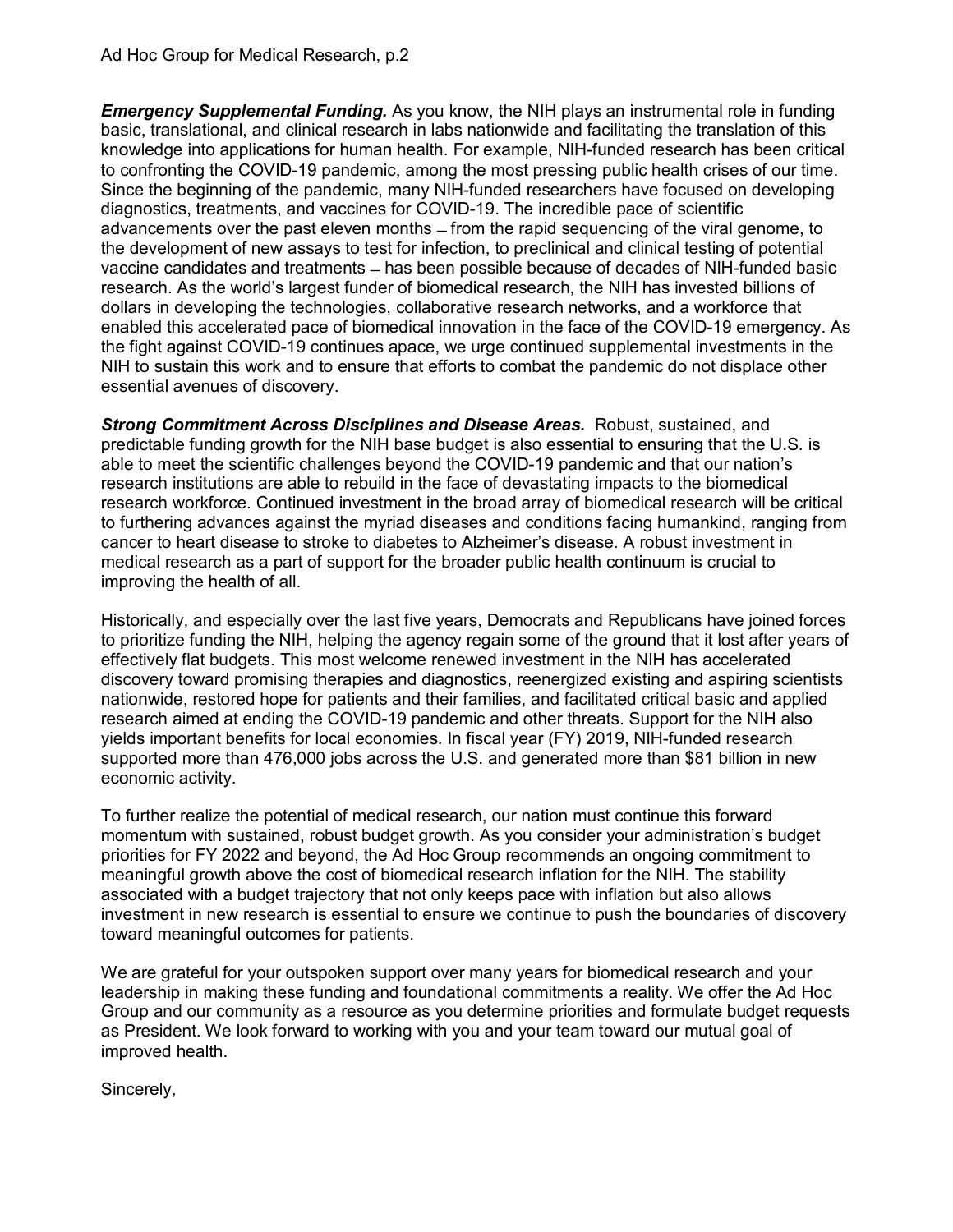## **349 Signatories as of December 3, 2020**

Academic Pediatric Association Academy of Radiology & Biomedical Imaging Research ACT for NIH Albert Einstein College of Medicine Alliance for Academic Internal Medicine Alliance for Aging Research Alpha-1 Foundation Alzheimer's Association Alzheimer's Foundation of America Alzheimer's Impact Movement Alzheimer's Los Angeles Alzheimer's Orange County American Academy of Addiction Psychiatry American Academy of Developmental Medicine and Dentistry American Academy of Hospice and Palliative Medicine American Academy of Neurology American Academy of Otolaryngology- Head and Neck Surgery American Academy of Pediatrics American Academy of Sleep Medicine American Association for Anatomy American Association for Cancer Research American Association for Dental Research American Association for the Advancement of Science American Association for the Study of Liver Diseases American Association for Women in Radiology American Association of Chairs of Departments of Psychiatry American Association of Colleges of Nursing American Association of Colleges of Osteopathic Medicine American Association of Colleges of Pharmacy American Association of Immunologists American Association of Neurological Surgeons American Association of Physicists in Medicine American Association on Health and Disability American Brain Coalition American Cancer Society Cancer Action Network American College of Academic Addiction Medicine American College of Cardiology American College of Clinical Pharmacology American College of Obstetricians and Gynecologists American College of Radiology American College of Rheumatology American Council on Education American Gastroenterological Association American Headache Society American Heart Association American Institute for Cancer Research American Institute for Medical and Biological Engineering American Institute of Ultrasound in Medicine American Liver Foundation American Lung Association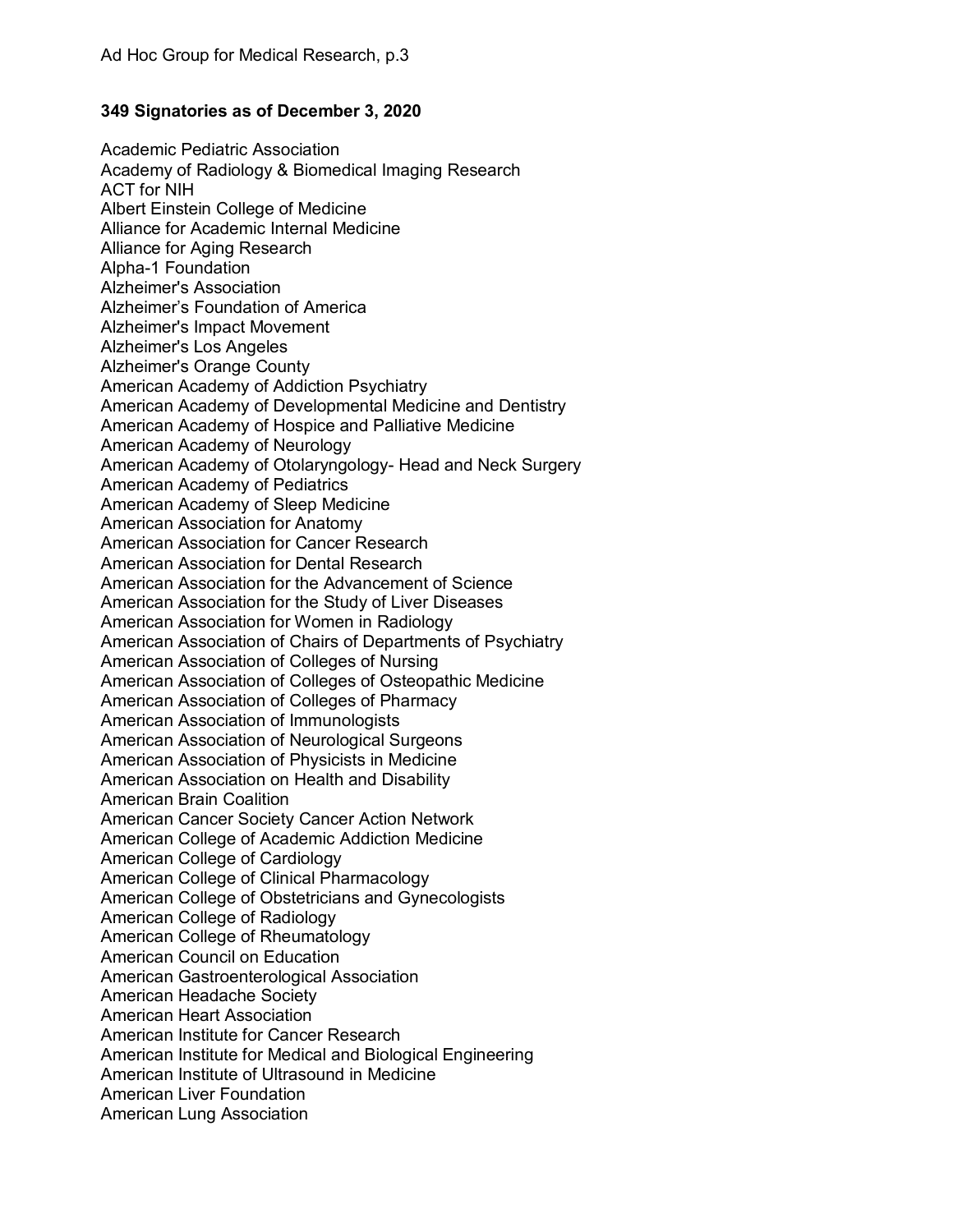American Massage Therapy Association American Network of Community Options and Resources American Neurological Association American Pediatric Society American Physiological Society American Psychological Association American Roentgen Ray Society American Society for Investigative Pathology American Society for Matrix Biology American Society for Microbiology American Society for Nutrition American Society for Pharmacology and Experimental Therapeutics American Society for Radiation Oncology American Society for Reproductive Medicine American Society for Transplantation and Cellular Therapy American Society for Virology American Society of Clinical Psychopharmacology American Society of Emergency Radiologists American Society of Hematology American Society of Human Genetics American Society of Nephrology American Society of Pediatric Nephrology American Society of Radiologic Technologists American Society of Transplantation American Thoracic Society American Urogynecologic Society Ann & Robert H. Lurie Children's Hospital of Chicago Anxiety and Depression Association of America Associated Medical Schools of New York Association for Clinical and Translational Science Association for Clinical Oncology Association for Prevention Teaching and Research Association for Psychological Science Association for Research in Otolaryngology Association for Research in Vision and Ophthalmology Association of Academic Health Centers Association of Academic Health Sciences Libraries Association of Academic Physiatrists Association of American Cancer Institutes Association of American Medical Colleges Association of American Universities Association of American Veterinary Medical Colleges Association of Anatomy, Cell Biology and Neurobiology Chairs Association of Independent Research Institutes Association of Medical School Pediatric Department Chairs Association of Pathology Chairs Association of Population Centers Association of Psychologists in Academic Health Centers Association of Public & Land-grant Universities Association of Schools and Colleges of Optometry Association of Schools and Programs of Public Health Association of University Anesthesiologists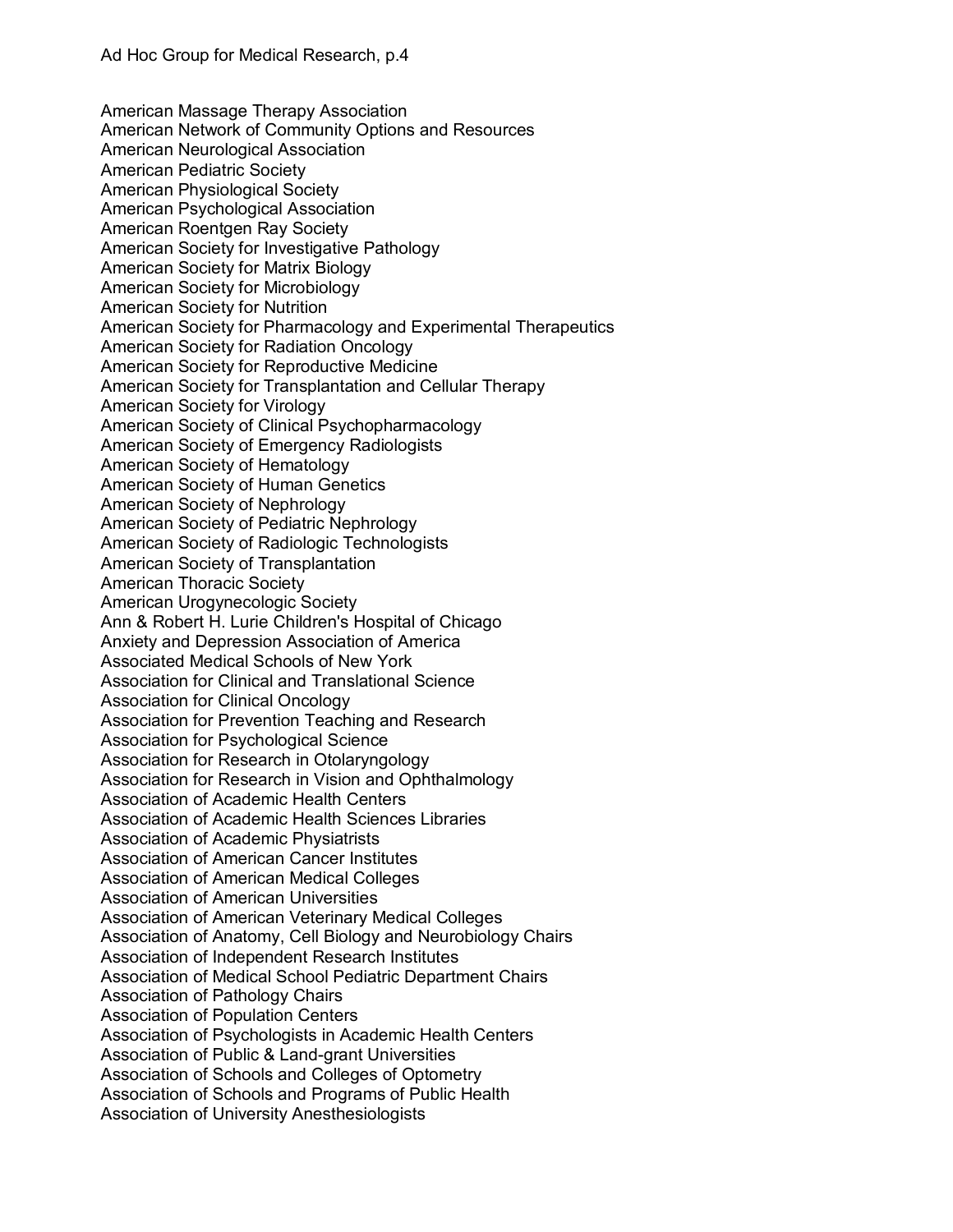Association of University Professors of Neurology Association of University Professors of Ophthalmology Association of University Radiologists Atrium Health Autism Speaks Axis Advocacy Baylor College of Medicine Biophysical Society BJC HealthCare Boston University Bridge the Gap - SYNGAP1 Education and Research Foundation CADASIL Together We Have Hope Caregiver Action Network CaringKind, The Heart of Alzheimer's Caregiving Carle Illinois College of Medicine Case Western Reserve University School of Medicine Children's Healthcare of Atlanta Children's Hospital Los Angeles Children's Hospital of Philadelphia ChristianaCare Christopher & Dana Reeve Foundation Cincinnati Children's Hospital Medical Center Coalition for Clinical and Translational Science Coalition for the Life Sciences Columbia University Conference of Boston Teaching Hospitals Congress of Neurological Surgeons Consortium of Social Science Associations Cooley's Anemia Foundation Coriell Institute for Medical Research Cornell University Council of Graduate Schools Creighton University School of Medicine Cribs for Kids Crohn's & Colitis Foundation Cure Alzheimer's Fund Cystic Fibrosis Foundation Dana-Farber Cancer Institute Dartmouth-Hitchcock Health Deadliest Cancers Coalition Dementia Society of America Digestive Disease National Coalition Down with Dystonia Dravet Syndrome Foundation Duke Health Duke University Dup15q Alliance Dystonia Advocacy Network Dystonia Medical Research Foundation East Carolina University Emory University Endocrine Society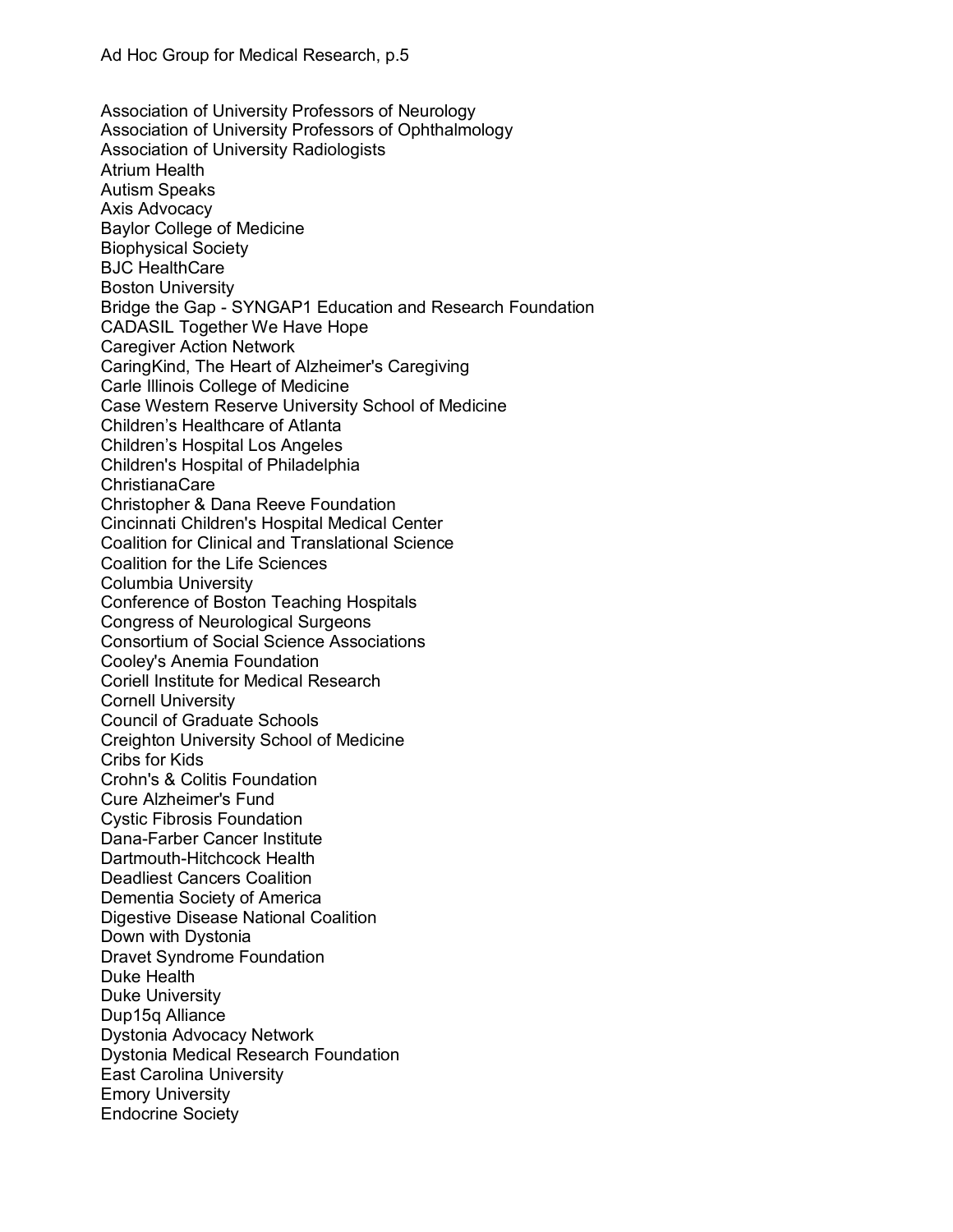Epilepsy Foundation Esophageal Cancer Action Network EveryLife Foundation for Rare Diseases Eye Bank Association of America EyeSight Foundation of Alabama Family Caregiver Alliance Federation of American Societies for Experimental Biology Federation of Associations in Behavioral and Brain Sciences Florida State University FND Hope International Fox Chase Cancer Center Fred Hutchinson Cancer Research Center Friends of NCBDDD Friends of the National Institute on Aging GBS|CIDP Foundation International Global Health Technologies Coalition Global Liver Institute GO2 Foundation for Lung Cancer Harvard Medical School Harvard University Hennepin Healthcare Research Institute Hennepin Healthcare System Hepatitis B Foundation HIV Medicine Association Hope For Stomach Cancer Houston Methodist Huntington's Disease Society of America I AM ALS Indiana University Infectious Diseases Society of America International Association of Medical Science Educators International Cystitis Foundation International Retinal Research Foundation International Rett Syndrome Foundation International Society for Magnetic Resonance in Medicine International Society for Stem Cell Research Interstitial Cystitis Association JDRF Jeffrey Modell Foundation John & Amy Mewhiney Cancer Foundation Johns Hopkins University Konica Minolta Healthcare Leaders Engaged on Alzheimer's Disease Coalition Lennox-Gastaut Syndrome Foundation Lewy Body Dementia Association Louisiana State University Louisiana State University Health Science Center-New Orleans LuMind IDSC Lupus Foundation of America Lymphatic Education & Research Network March of Dimes Mass General Brigham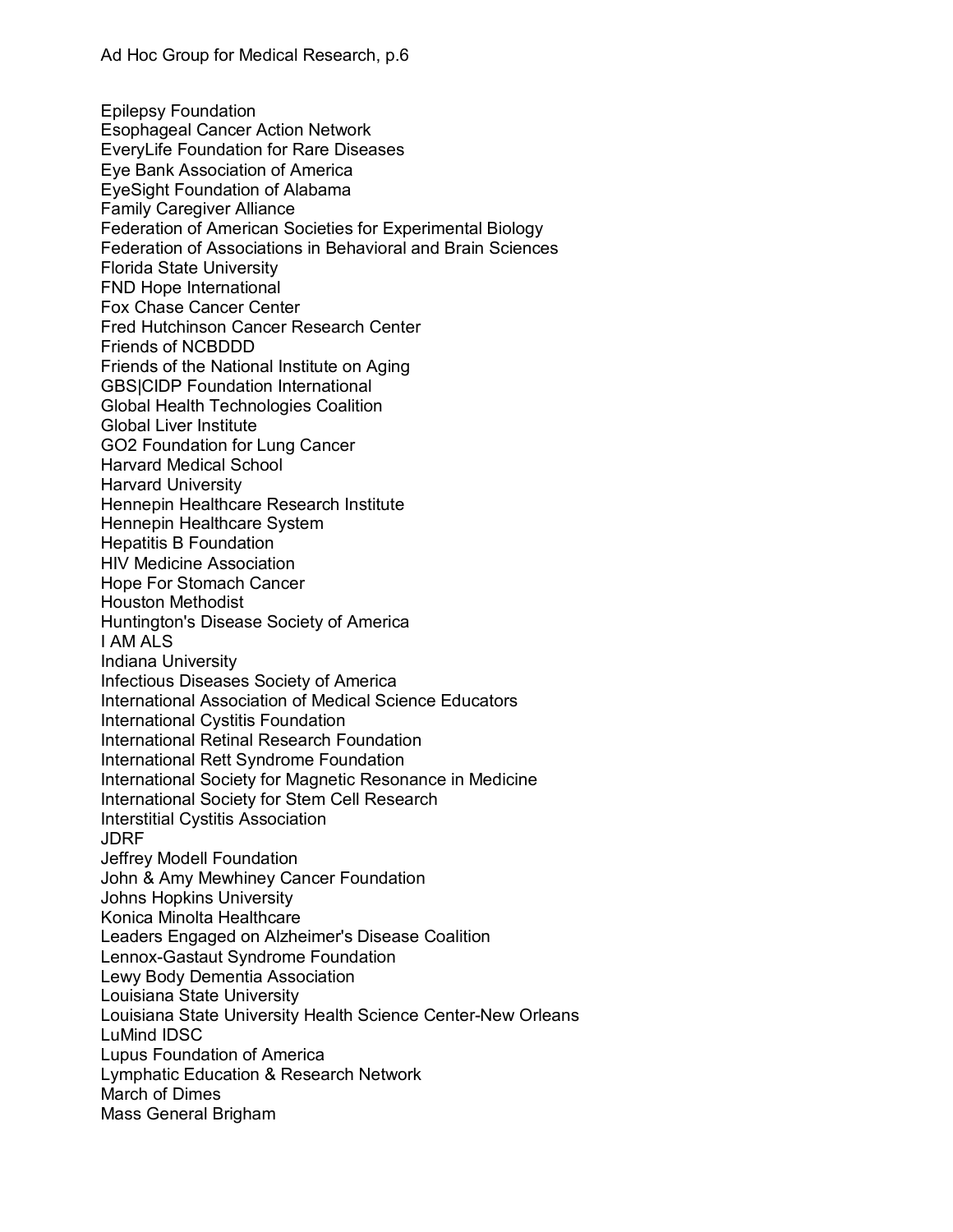Mayo Clinic Medical College of Wisconsin Medical Image Perception Society Medical Library Association Memorial Sloan Kettering Cancer Center Mesothelioma Applied Research Foundation **METAvivor** Michigan State University Moffitt Cancer Center National Alliance for Eye and Vision Research National Alliance on Mental Illness National Alopecia Areata Foundation National Association of State Head Injury Administrators National Ataxia Foundation National Coalition for Heart and Stroke Research National Hemophilia Foundation National Kidney Foundation National Multiple Sclerosis Society National Pancreas Foundation National Task Group on Intellectual Disabilities and Dementia Practices NephCure Kidney International New York Medical College New York State Academic Dental Centers NorCal CarciNET Community North American Society of Cardiovascular Imaging North American Vascular Biology Organization Northeastern University Nutrition and Medical Foods Coalition NYU Langone Health Pancreatic Cancer Action Network PATH Decision Support Software Patient Services Patrick Risha CTE Awareness Foundation Pediatric Policy Council Personalized Medicine Coalition Phelan-McDermid Syndrome Foundation PKD Foundation Ponce Health Sciences University School of Medicine Population Association of America Project Sleep Prostate Cancer Foundation Pulmonary Fibrosis Foundation Pulmonary Hypertension Association Radiological Society of North America Research to Prevent Blindness Restless Legs Syndrome Foundation Rosalind Franklin University of Medicine and Science Rutgers, The State University of New Jersey Saint Louis University Scleroderma Foundation Siemens Healthineers Sjogren's Foundation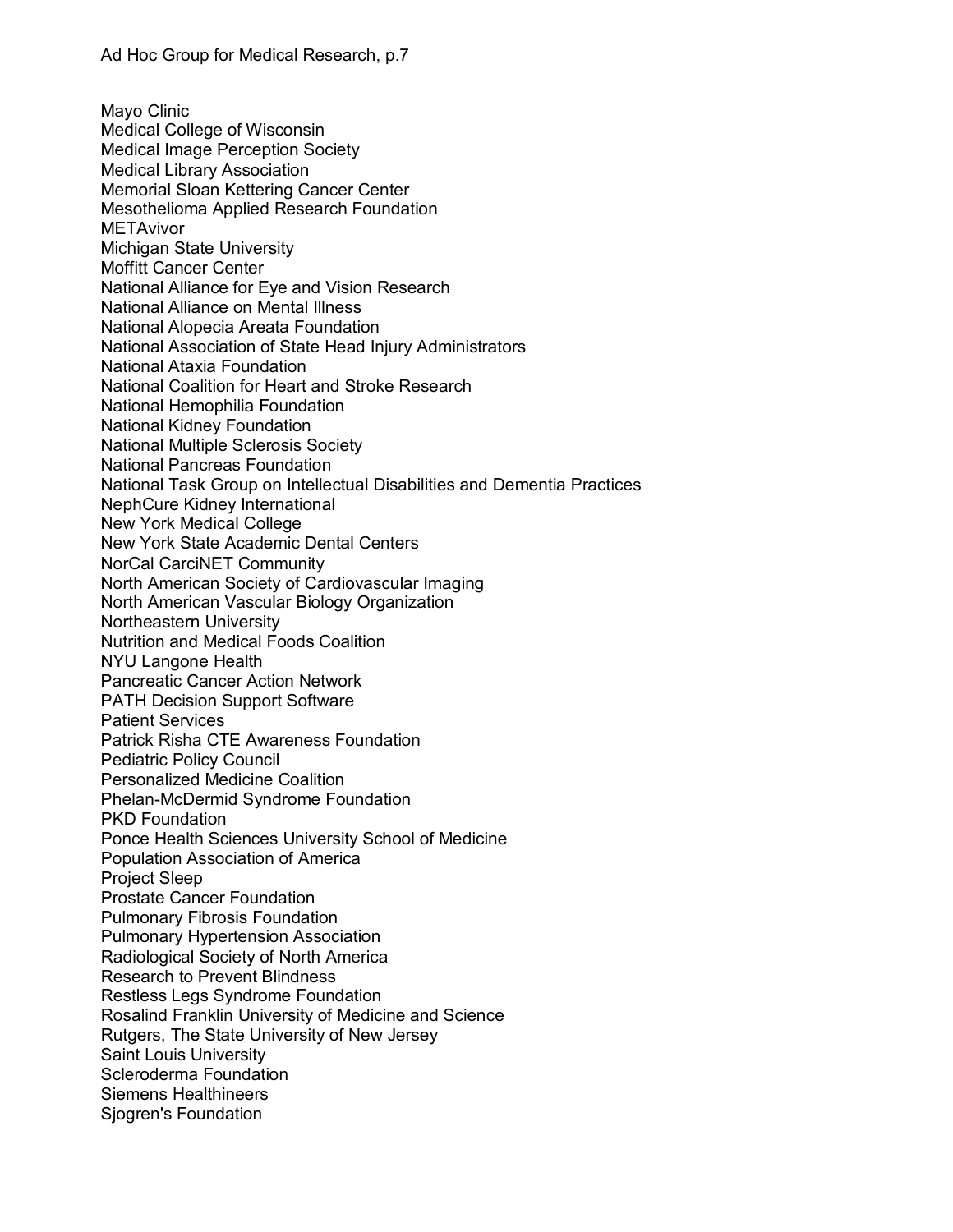Sleep Research Society Society for Academic Emergency Medicine Society for Advanced Body Imaging Society for Cardiovascular Magnetic Resonance Society for Imaging Informatics in Medicine Society for Maternal-Fetal Medicine Society for Neuroscience Society for Pediatric Research Society for Reproductive Investigation Society for Women's Health Research Society of Abdominal Radiology Society of Academic Associations of Anesthesiology and Perioperative Medicine Society of Breast Imaging Society of Cardiovascular Computed Tomography Society of Chairs of Academic Radiology Departments Society of General Internal Medicine Society of Gynecologic Oncology Society of Nuclear Medicine and Molecular Imaging Society of Radiologists in Ultrasound Society of Skeletal Radiology Society of Thoracic Radiology Southern Illinois University School of Medicine Special Care Dentistry Association Stanford University Stony Brook University Susan G. Komen Temple University Temple University Health System The Biomedical Engineering Society The Brain Donor Project The George Washington University The Gerontological Society of America The Histochemical Society The Michael J. Fox Foundation for Parkinson's Research The Ohio State University Wexner Medical Center The Society for Pediatric Radiology The University of Texas MD Anderson Cancer Center The University of Toledo Treatment Communities of America Tuberous Sclerosis Alliance Tulane University Tulane University School of Medicine United for Charitable Assistance United for Medical Research United Mitochondrial Disease Foundation University of California Los Angeles University of California San Diego University of California San Francisco University of California System University of Central Florida University of Chicago Medicine University of Cincinnati